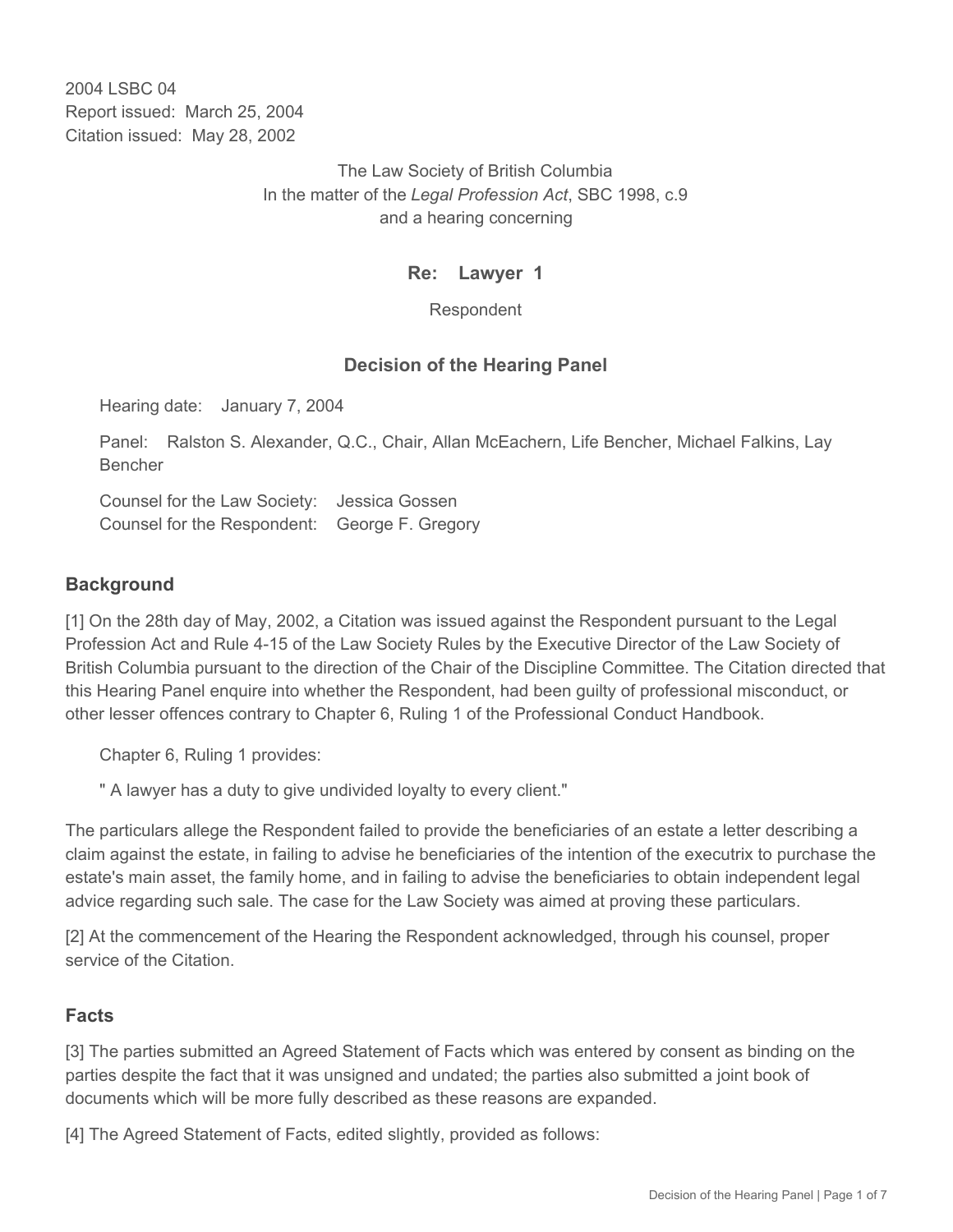1. The Respondent was called to the Bar in British Columbia on June 26, 1975.

2. The Respondent practiced in Nelson, B.C. from January 1, 1981 through to December 31,2001. In 1998 he practiced at the law firm of [law firm]. He became a non-practicing member effective January 1, 2002.

3. T.C. passed away on March 5, 1997, dividing his estate equally between (sic) his 11 children, one of whom (" F.C." ) was a minor and whose 19th birthday was December 22, 1998.

4. In August of 1997, N. C., T.C.'s daughter and Executrix of the Estate, retained the Respondent to act on behalf of the Estate. An Order for probate was granted on May 6, 1997. On March 10, 1998, the Public Trustee brought an application under the *Wills Variation Act* (" WVA" ) on behalf of F.C., a minor beneficiary of the Estate. Counsel for the Public Trustee also contemplated an action on behalf of F.C. against the Estate for maintenance pursuant to the provisions of the *Family Relations Act* (" FRA ').

5. Six months had elapsed between the granting of the Order for Probate and the commencement of the WVA action. The beneficiaries had a potential limitation defence to this action.

6. The ten beneficiaries other than F.C. were named as defendants in the WVA action, as was the Estate. On April 28, 1998, the Respondent wrote to the beneficiaries suggesting that it would be economical for him to act for all of the beneficiaries in this action. He invited them to get independent legal advice. (Attachment 1) He included a draft Statement of Defence and requested that each recipient of the letter sign the consent to act at the bottom of the letter and return it to his office.

7. The beneficiaries agreed to the Respondent acting on their behalf in the WVA action. On June 3, 1998 after concluding that the conflict between at least two of the beneficiaries and the Executrix precluded him from acting for those beneficiaries, the Respondent again wrote to the other beneficiaries revisiting the issue of his representing them and asked them to confirm their agreement to his acting for them in writing. (Attachment 2)

8. The Respondent filed a Statement of Defence on behalf of those defendants in August of 1998. (Attachment 3) S.C. and E.C., two sons of T.C., were not represented by the Respondent in the WVA application, or at all.

9. On November 23, 1998, the Respondent received a confusing letter from the plaintiff's solicitor proposing settlement of all issues including the WVA action and any rights of F.C. under the FRA. (Attachment 4).

10. The Respondent wrote to the Executrix on November 25, 1998 (Attachment 5), providing her with a copy of the said letter and seeking her instructions. The Respondent copied all of the beneficiaries with his letter to the Executrix but did not include the said letter.

11. The Respondent suggested in his letter to the Executrix that she canvass the proposal for settlement with the other beneficiaries but he did not confirm the instructions of each of the beneficiaries himself.

12. The Respondent discussed the potential limitation defence to the WVA with the Executrix but not with the beneficiaries. Nor did the Respondent discuss a potential FRA claim by F.C. with the beneficiaries.

13. The Respondent believed that an action pursuant to the FRA on behalf of F.C. would be successful. He also believed that the Executrix had the sole discretion to settle the FRA claim.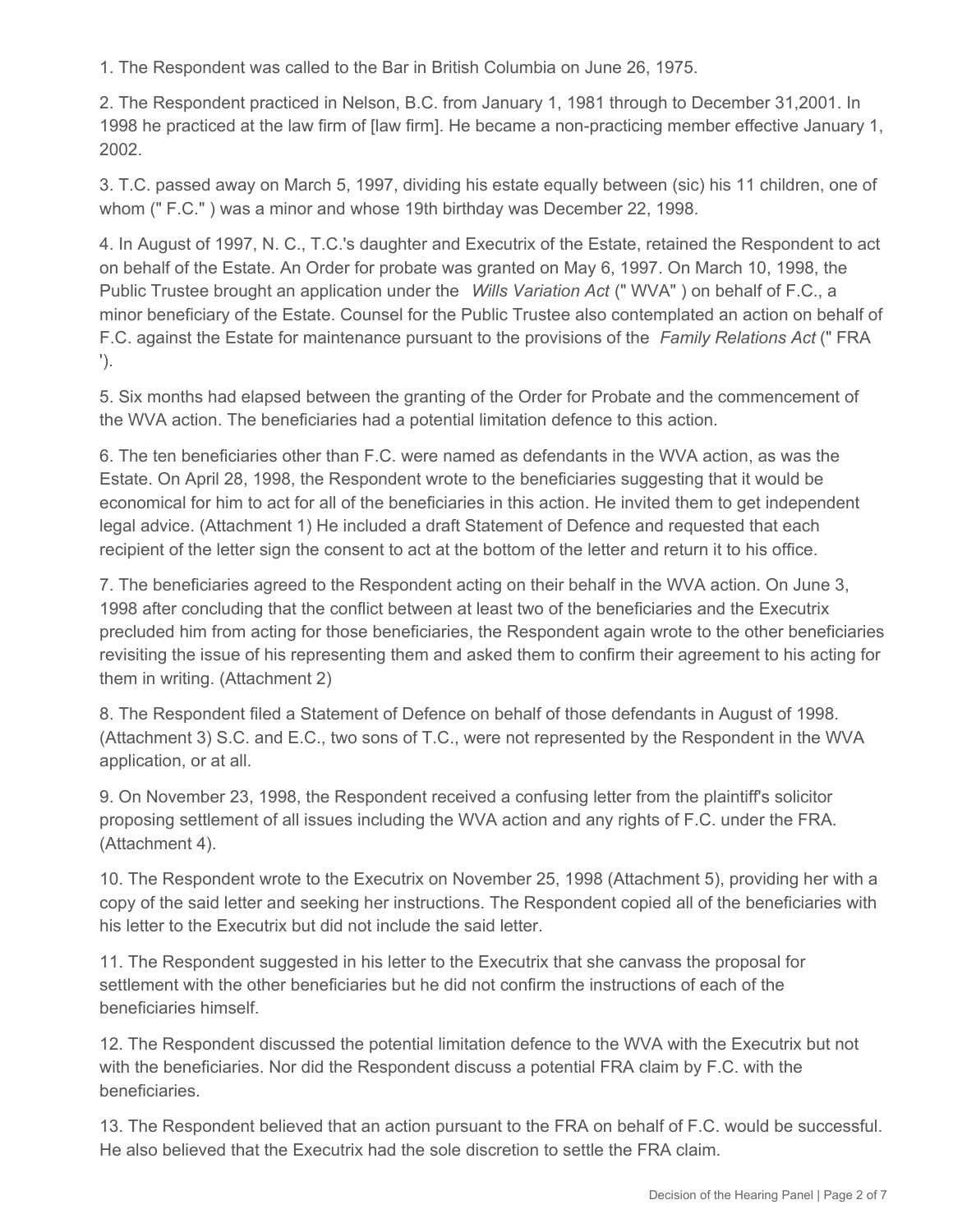14. A. St.A., one of the beneficiaries, requested a copy of the said letter from the Executrix, but not from the Respondent. The Executrix refused to provide a copy of the letter to A. St.A.

15. The Executrix instructed the Respondent to settle the outstanding issues in the manner that was proposed by the claimant's lawyer in his November 23, 1998 letter.

16. On May 26, 1999 A. St.A. complained of the Respondent's conduct to the Law Society.

17. On May 26, 1999 the Law Society replied saying her complaint did not disclose a basis for an investigation.

18. On March 26, 2001, A. St.A. complained again to the Law Society (Attachment 6).

19. After the death of her father, the Executrix and her husband decided they wanted to purchase the Estate's main asset, the family home located in Ymir [B.C.].

20. The Estate obtained two appraisals of the property, one for \$105,000 and the other for \$107,000. The Executrix and her husband purchased the house on June 26, 1998 for the full amount of the higher appraisal, \$107,000. No real estate commission was paid on this sale.

21. The Estate's gross value was \$108,588.53.

22. The Respondent did not advise the beneficiaries directly himself of the Executrix's intention to purchase the home. The Executrix advised the Respondent that she had spoken to the other beneficiaries and that they were in agreement with her proposal. This information was not correct; she had not informed all of the beneficiaries of her intention. (emphasis added).

23. The Respondent did not advise the beneficiaries to obtain independent legal advice to ensure that their interests were protected in the sale of the family home.

24. On March 7, 2002, pursuant to Ru1e 4-13 of the *Law Society Rules,* the Discipline Committee resolved to recommend to the Chair of the Discipline Committee that there be a direction to issue a citation against the Respondent and the Chair so directed.

25. A copy of the citation dated May 28, 2002 and schedule (Attachment 7) was served on the Respondent by way of registered mail on May 28, 2002 (Attachment).

[5] The attachments described in the Agreed Statement of Facts do not add significantly to the narrative.

[6] We wish to comment on the WVA action. First, the plaintiff in that proceeding was a minor at all material times. Second, probate of the testator's last will may have been issued in error as the plaintiff's solicitor says he had filed a caveat in the appropriate registry before probate was issued. If this is so, the grant of probate may have been recalled. Third, the Respondent had the view that the WVA claim was not likely to succeed as the plaintiff had no special claim to a larger share of this small estate beyond that of his ten brothers and sisters. The Respondent's view was that the risk to the estate was the plaintiff's claim under the FRA based on the plaintiff's expectation of maintenance from his father at least during his minority.

[7] The letter described in para 9 of the Agreed Statement of Facts comprises four pages wherein a settlement of \$40,000.00 in settlement of the WVA action was proposed. The letter dealt with a number of collateral issues, including the fact that a difficulty had been encountered in finding and serving the two beneficiaries for whom the Respondent no longer acted, the fact that the infant beneficiary would turn 19 years of age on December 22 nd, 1998 (a date which is but one month after the date of the subject correspondence), and the fact that as a consequence of that birthday, the Public Trustee would no longer represent the plaintiff in the action.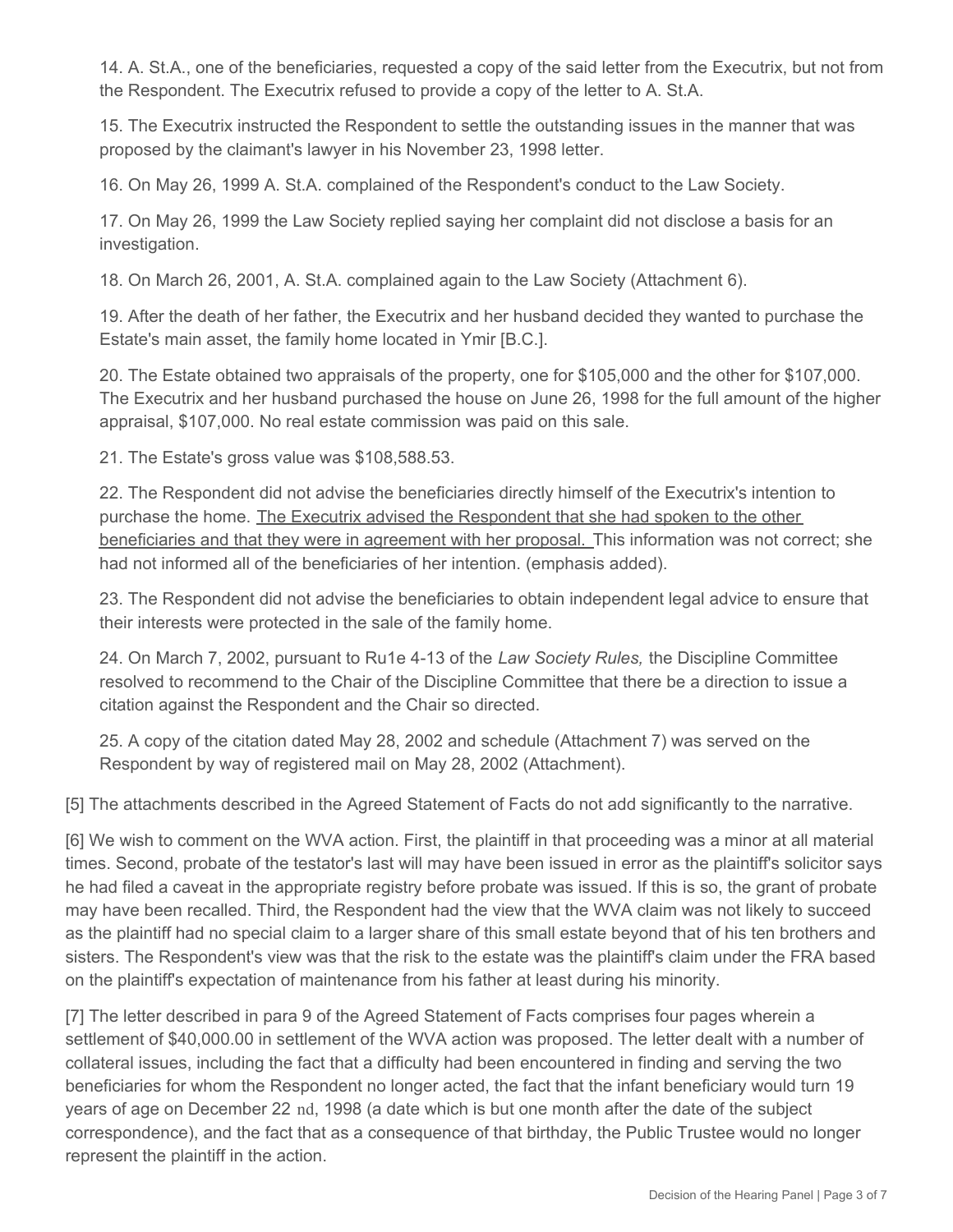[8] The letter discussed DNA testing because an issue had arisen as to whether the infant beneficiary was the natural son of the deceased. The letter next described the basis upon which the infant's claim under the WVA action would be developed. It noted a dependent relationship that existed between the deceased and the infant beneficiary and the fact that the deceased had been encouraging the infant in a course of study and would have enjoyed the support of the deceased. The correspondence noted that the deceased had a larger moral and legal duty to the infant than was fulfilled in the Will, and observed that the Will was prepared and witnessed by a Notary Public, an adviser unqualified to speak to *Wills Variation Act* matters.

[9] The plaintiff's lawyer concluded this portion of his letter by describing the other beneficiaries as being self-sufficient adults who were not in need of support from the deceased and who were therefore not owed any significant moral duty. He ended his factual analysis by noting that had the deceased been more properly advised, and " carefully considered the circumstances and his duties" , he would have provided substantially more for the infant.

[10] The lawyer then outlined the settlement offer which is described in the Agreed Statement of Facts.

[11] The Respondent wrote to the Executrix of the estate and provided copies to all of the beneficiaries for whom he acted. His letter was written on November 25 th, 1998, two days after his receipt of the settlement proposal. In the letter to the Executrix, he described in general terms the nature of the offer to settle, and analyzed the financial ramifications of that proposal to each of the beneficiaries. He concluded that the settlement offer was at a dollar value that was likely higher than would be awarded by a court, but he noted that the court costs involved in conducting the court hearing, (often ordered payable from the Estate assets regardless of result) would likely offset the additional magnitude of the offer. He encouraged the beneficiaries to accept the offer and noted that he did not believe that a unanimous agreement among the beneficiaries was necessary, although in the absence of that unanimity, he recommended that the Executrix seek court approval. He requested that the Executrix canvas all of the beneficiaries to determine if they were in favour of or opposed to the settlement.

[12] Although not entirely clear from the Agreed Statement of Facts, it appears that all of the beneficiaries to the estate approved of the settlement of the infant beneficiary's claim on the basis set out in the claim letter.

# **Burden of Proof**

[13] Counsel agreed that the burden of proof is upon the Law Society to prove the allegations described in the citation. That burden has been described as being somewhat less than the criminal standard, namely proof beyond a reasonable doubt. It is clear from the authorities that the burden is well past the balance of probabilities that would prevail in a civil case.

[14] The jurisprudence on this subject makes it abundantly clear that the standard of proof will vary according to the gravity of the consequences. Where a professional's reputation is at stake and the consequences of an adverse finding are significant or severe, the burden of proof to be met must be substantially higher than in those circumstances where no such adverse consequences are anticipated.

[15] Mr. Justice Taylor in J.C. v. The College of Physicians and Surgeons of British Columbia, 31 B.C.L.R. (2d) 383, spoke on the burden of proof as follows:

" In the present case, the Disciplinary Committee considered the required standard at the outset of its report. It says the onus of proof proving the facts against the Doctor rest with the College. To discharge that burden a high standard of proof is called for going beyond the balance of probabilities and based on clear and convincing evidence. The case for the College must be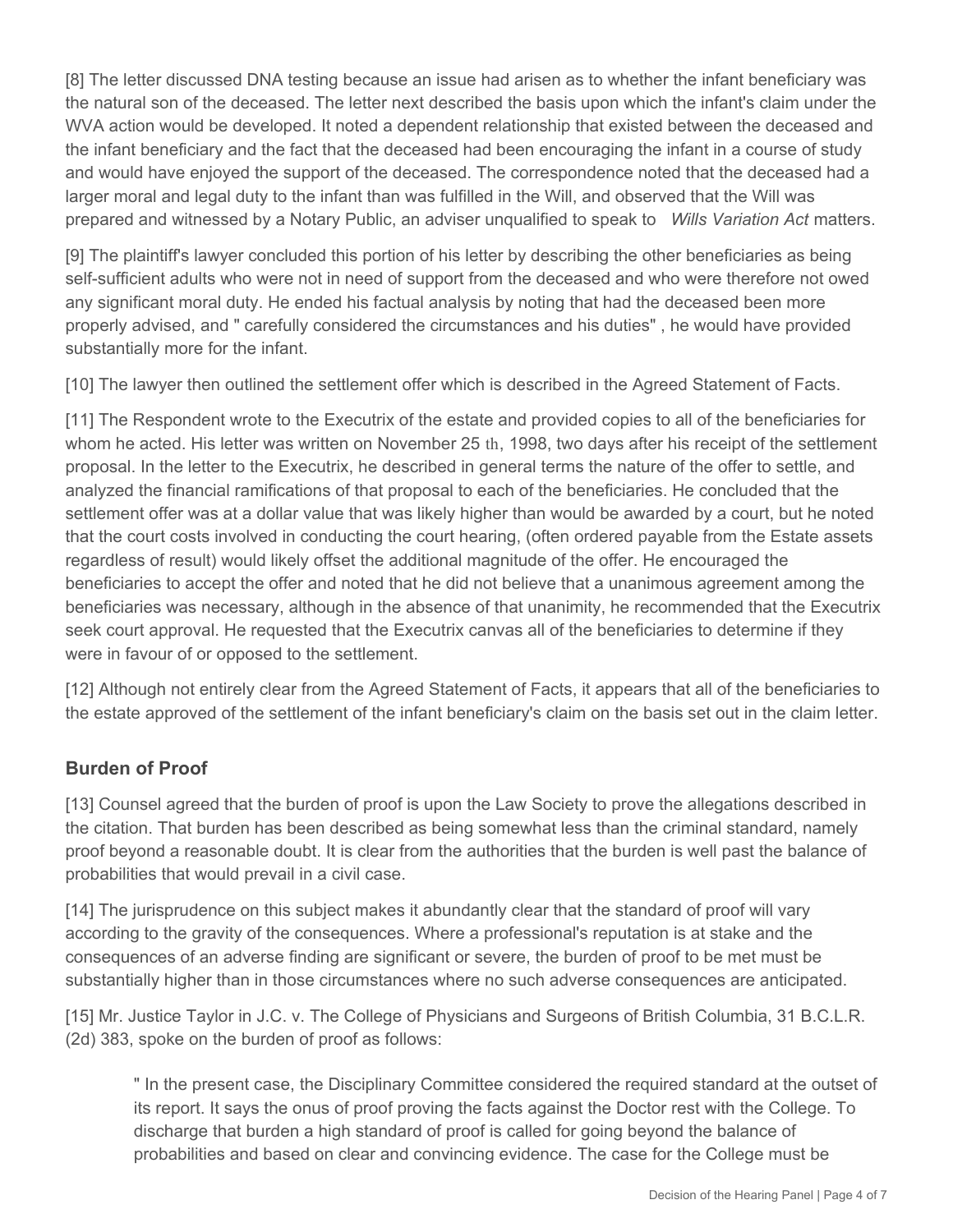proven by a fair and reasonable preponderance of credible evidence. This is essentially the view adopted by McLachlin J. as she then was in the decision of this court in Jory v. The College of Physicians and Surgeons."

Mr. Justice Taylor goes on to say

While the cases provide no clear rule, the most helpful terms used in various judicial pronouncements on this subject seems to me to be the word " convincing" . To be convinced means more than merely persuaded. I think the test to be applied in the present case is whether on the evidence before us, the Committee could properly have been convinced that the patient had told the truth in making her accusations of sexual misconduct against the Doctor."

[16] The decision of Madam Justice McLachlin (as she then was) in Jory v College of Physicians and Surgeons of B.C., [1985] B.C.J. No. 320, Vancouver Registry A850601 is instructive on this subject.. She stated:

The standard of proof required in cases such as this is high. It is not the criminal standard of proof beyond a reasonable doubt, but is something more than a bare balance of probabilities. The authorities establish that the case against a professional person on a disciplinary hearing must be proved by a fair and reasonable preponderance of credible evidence......The evidence must be sufficiently cogent as to make it safe to uphold the findings with all the consequences for the professional person's career and status in the community:

[17] This is the burden of proof that has been adopted by this panel in this matter.

# **Discussion**

[18] The first count of the Citation alleges a conflict of interest between the duty of loyalty owed to the Estate and the duty of loyalty owed to the individual beneficiaries for whom the Respondent acted. Two illustrations of this breach are cited in sub-paragraphs (a) and (b) of the first count which describes the Respondent's failure to provide the beneficiaries with the copy of the claimant's letter and the information contained therein. The second breach of loyalty is described as his failure to advise the beneficiaries of the Executrix's intention to purchase the main asset of the estate, the family home.

[19] With respect to the illustration in sub-paragraph (a), the failure to provide a copy of the claim letter, the Respondent argues that there can be no conflict between the interests of the beneficiaries and the interests of the estate as their interests are united in maximizing the return to the beneficiaries. The estate had no independent stake in the outcome of the administration of the estate, save to ensure that the maximum return was made to each of the beneficiaries in accordance with the terms of the Will. We agree, and find that no breach of the duty of loyalty is evidenced by the Respondent's failure to provide a copy of the claim letter to the beneficiaries for whom he acted. It is clear that he did not put the interest of any client ahead of the interest of any other client, which would be required in order to establish a breach of loyalty.

[20] It is easy to say with the benefit of hindsight that it would have been better if the Respondent had provided a copy of the claim letter to each of the beneficiaries even though he described its contents in the letter he did send to all the beneficiaries. However, since no beneficiary asked for a copy of the claim letter, we do not know what would have occurred had that request been made. It is probable that the Respondent would have provided a copy had any one or more of them requested it Even if it were negligence to fail to provide a copy, (a suggestion with which we do not agree), negligence without more does not establish a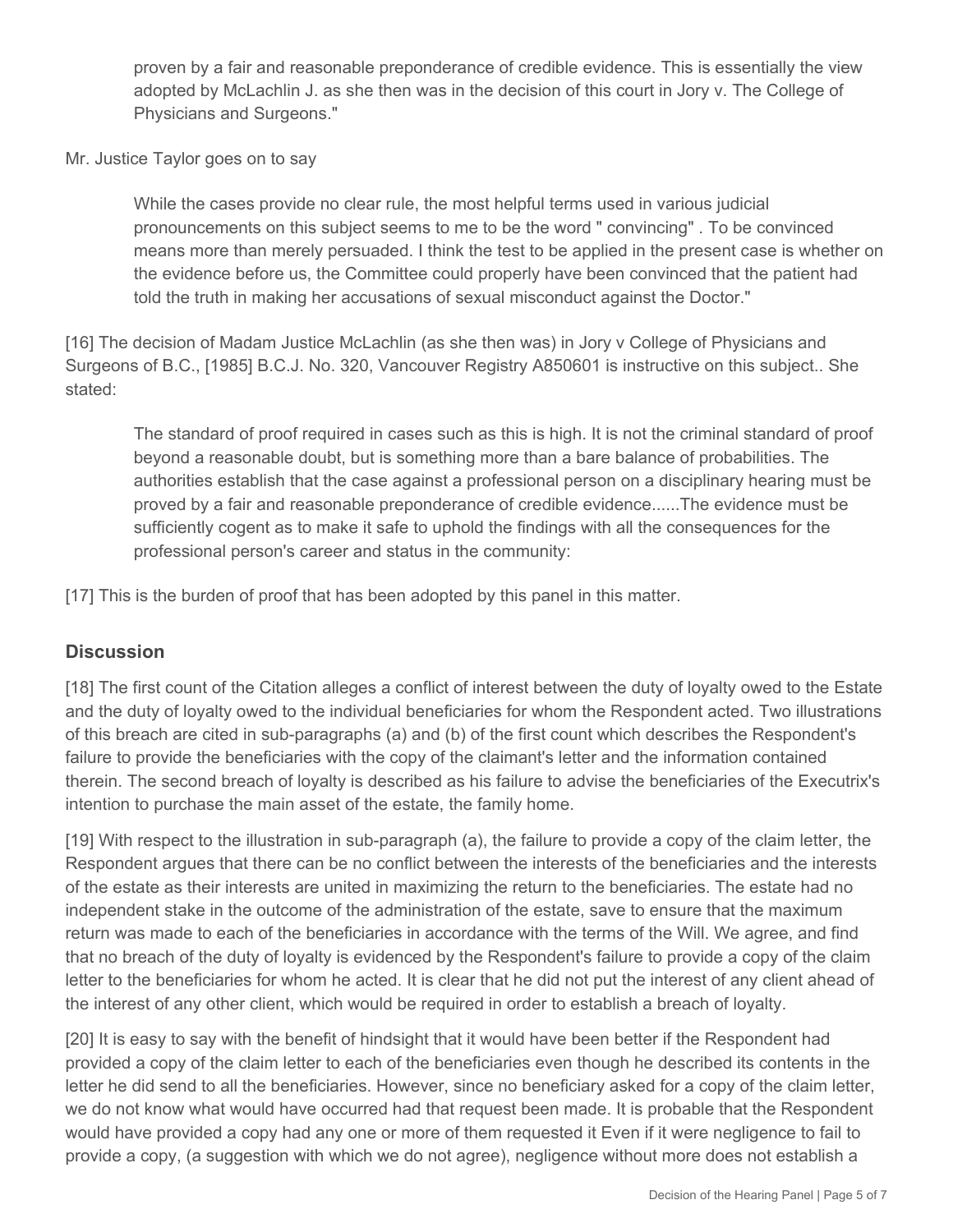breach of loyalty.

[21] While the merits of the settlement may be before us because of the enormous breadth of the citation, the course of the hearing was confined largely to the two illustrations alleged and it is unnecessary for us to say anything more than that the Respondent, as a matter of judgment, had concluded that the settlement was a propitious one for the estate. He therefore encouraged the beneficiaries to accept it and he should not be second-guessed for doing so having regard to the cost of defending the estate in these circumstances.

[22] The second " illustration" (Count 1 (b)) upon which the Respondent is cited for breach of loyalty is in respect of his failure to advise the individual beneficiaries of the fact that the Executrix was intending to purchase the family home from the estate.

[23] It is clear that the purchase of the home by the Executor was clearly to the advantage of the estate because the home was located in the small rural community of Ymir, and the chances of obtaining the appraised value in any sale were highly dubious.

[24] As stated at para 22 of the Agreed Statement of Facts, the Executrix advised the Respondent that " .she had spoken to the other beneficiaries and that they were in agreement with her proposal" . She or her husband paid the amount of the highest appraised value for the home. There is no evidence that any other beneficiary, or anyone else, was interested in purchasing this property.

[25] It was upon this factual basis that the Respondent concluded the land transfer. He believed that the beneficiaries had approved of the transfer to the Executrix because she told him that that was the fact. We think any lawyer in these circumstances would be justified in acting on the information he received. Again, even if this was an error, or even negligence, it was not a breach of any duty of loyalty: K.L.B. v. AG for BC, 2003 SCC 51 para 50.

[26] It would, of course have been better if the Respondent had confirmed the statement of the Executirix that all beneficiaries had agreed, but it is also worth noting that this estate could not easily bear the cost of such an investigation. As already mentioned, one of the beneficiaries (the plaintiff in the WVA action) was a few months short of his majority at the time of the transfer, and this beneficiary's consent would have likely required a court order. The Respondent was not acting for him.

[27] It must also be remembered that the question we have to decide is not whether the Executrix could validly purchase estate property. Having regard to the special considerations that govern the purchase by an executor of estate property, it may be that one or more of the beneficiaries could have sought to have the house sale transaction set aside. We express no opinion on that question. It is an entirely different question from what we are considering, namely whether the Respondent breached his duty of loyalty. We think he did not because of the information he had received.

[28] The Law Society contends in Count 2 to the Citation that the Respondent committed a breach of loyalty by failing to advise the other beneficiaries of the estate to obtain independent legal advice regarding the sale of the family home to the Executrix.

[29] It was argued by the Respondent that in the authorities cited in respect of similar circumstances, there is not found any reference to or discussion of a requirement for independent legal advice. He argues that the preponderance of authority on the subject suggests that independent valuation advice would be appropriate for the beneficiaries. He notes that independent legal advice will provide little assistance to the beneficiaries in their considerations as to the ethical propriety of the transaction.

[30] The Respondent refers the Panel to the Nova Scotia Barristers Society vs MacIsaac, [2001] L.S.D.D. No. 1, a case in which the Executor of the estate sold a significant estate asset to herself. This sale was at a